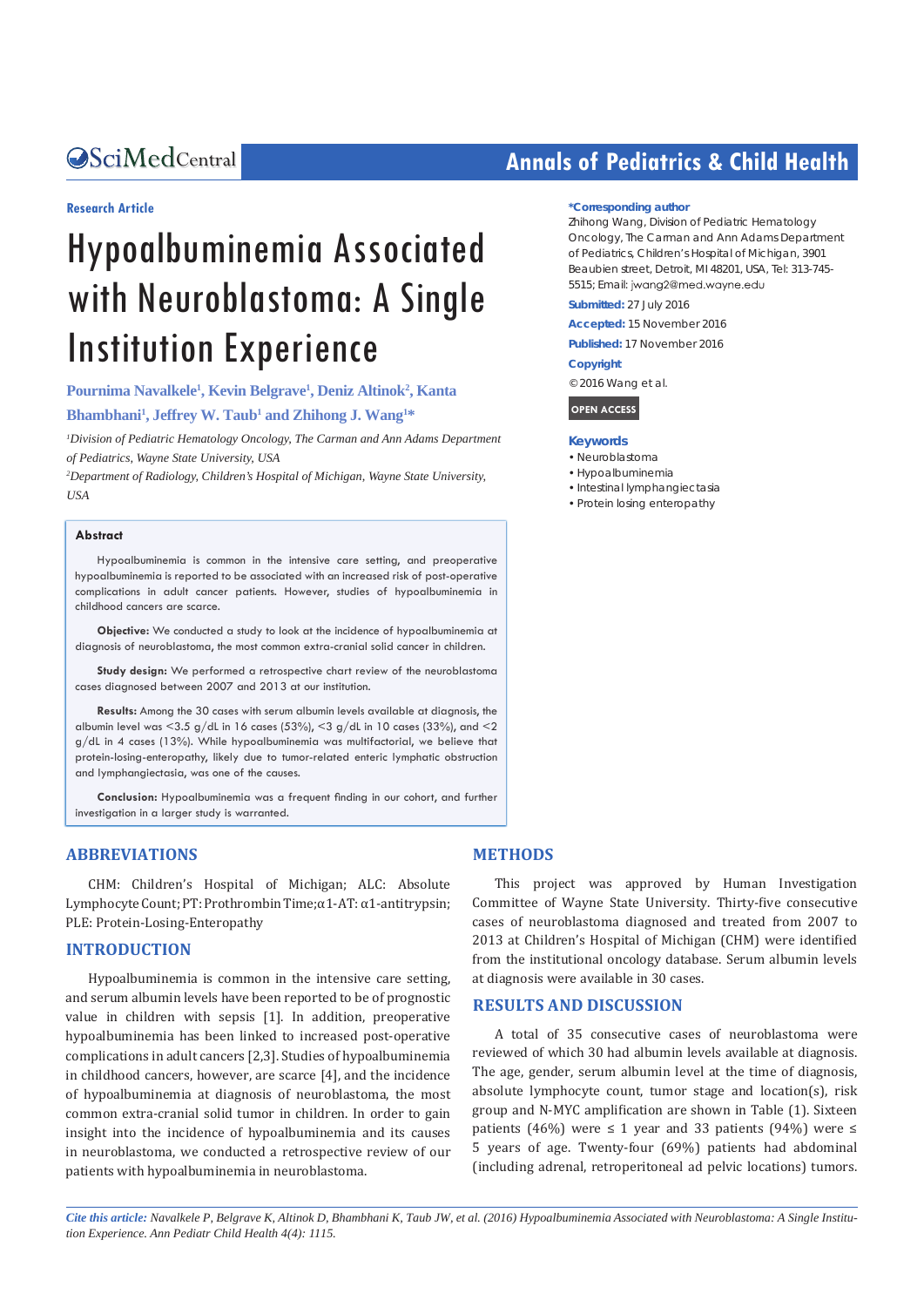| Patient      | $Age*$          | <b>Sex</b>                | Albumin<br>(g/dL) | ALC $k/mm3$ | <b>Tumor location(s)**</b>               | <b>INSS stage#</b> | N-mvc<br>amplification | <b>Risk Group</b> |
|--------------|-----------------|---------------------------|-------------------|-------------|------------------------------------------|--------------------|------------------------|-------------------|
| $\mathbf{1}$ | 14 m            | ${\rm F}$                 | 4.9               | 600         | Paraspinal (C+T),<br>Retroperitoneum, BM | stage 4            | N <sub>0</sub>         | High              |
| 2            | 10 <sub>d</sub> | М                         | 2.8               | 2800        | Adrenal, BM, liver                       | stage 4S           | No                     | Low               |
| 3            | 9 y             | $\rm F$<br>$\overline{F}$ | 2.6               | 1600        | Paraspinal (C), BM                       | stage 4            | No                     | High              |
| 4            | 2y              | М                         | 3.3               | 3100        | Pelvis, BM                               | stage 4            | No                     | High              |
| 5            | 13 m            | $\rm F$                   | NA                | 6600        | Paraspinal (T)                           | stage 2b           | No                     | Low               |
| 6            | 3 <sub>m</sub>  | $\rm F$                   | 1.8               | 5700        | Adrenal, BM, liver                       | stage 4S           | No                     | Intermediate      |
| 7            | $3\ {\rm m}$    | $\mathbf F$               | 2.7               | 12900       | BM, liver@                               | stage 4S           | No                     | Intermediate      |
| 8            | 2y              | М                         | $\overline{4}$    | 3900        | Abdomen, BM                              | stage 4            | No                     | High              |
| 9            | 20 <sub>m</sub> | $\rm F$                   | 4.8               | 4200        | Paraspinal (T)                           | stage 2a           | No                     | Low               |
| 10           | 1 <sub>m</sub>  | $\rm F$                   | 3.6               | 5200        | Paraspinal (L)                           | stage 3            | No                     | Intermediate      |
| 11           | 4y              | М                         | 3.5               | 4600        | Abdomen, BM                              | stage 4            | No                     | High              |
| 12           | 16 m            | ${\rm F}$                 | 3.6               | 5400        | Retroperitoneum, BM                      | stage 4            | Yes                    | High              |
| 13           | 5 <sub>m</sub>  | $\rm F$                   | 3.5               | 5500        | Retroperitoneum, liver                   | stage 4S           | Yes                    | Intermediate      |
| 14           | 18 m            | $\mathbf F$               | 2.4               | 1200        | Retroperitoneum, BM, bone                | stage 4            | No                     | High              |
| 15           | 14 m            | $\mathbf F$               | 3.3               | 2600        | Paraspinal (T)                           | stage 2b           | <b>NA</b>              | Intermediate      |
| 16           | 5y              | М                         | 3.8               | 4400        | Abdomen, BM                              | stage 4            | No                     | High              |
| 17           | 10 <sub>m</sub> | М                         | NA                | 12800       | Paraspinal (L)                           | stage 3            | No                     | Intermediate      |
| 18           | 12 m            | М                         | 4.3               | 3200        | Retroperitoneum                          | stage 3            | No                     | Intermediate      |
| 19           | 11 <sub>m</sub> | $\rm F$                   | 3.8               | 13000       | Retroperitoneum                          | stage 4            | No                     | Intermediate      |
| 20           | 4y              | $\mathbf F$               | 2.6               | 2400        | Paraspinal (C), BM, bone                 | stage 4            | No                     | High              |
| 21           | 17 <sub>m</sub> | $\rm F$                   | NA                | 10400       | Adrenal, BM                              | stage 4            | Yes                    | High              |
| 22           | 9 d             | М                         | 2.2               | 1900        | Adrenal, liver                           | stage 4S           | No                     | Intermediate      |
| 23           | 5y              | М                         | 3.2               | 3900        | Adrenal                                  | stage 3            | No                     | High              |
| 24           | 10 <sub>m</sub> | М                         | 4.5               | 11200       | Abdomen                                  | stage 3            | No                     | Intermediate      |
| 25           | 16 d            | М                         | 3.3               | 5800        | Paraspinal (C)                           | stage 3            | No                     | Intermediate      |
| 26           | 10 <sub>m</sub> | $\rm F$                   | 3.3               | 4400        | Abdomen, BM, bone                        | stage 4            | Yes                    | High              |
| 27           | 19 m            | $\rm F$                   | 3.8               | 4400        | Adrenal, BM, bone                        | stage 4            | No                     | High              |
| 28           | 11 <sub>m</sub> | ${\bf F}$                 | 1.4               | 1500        | Abdomen, BM                              | stage 4            | No                     | Intermediate      |
| 29           | 2 <sub>m</sub>  | $\rm F$                   | NA                | 2900        | Paraspinal (T+L)                         | stage 2b           | No                     | Low               |
| 30           | 2y              | ${\rm F}$                 | 3.7               | 4300        | Paraspinal (T)                           | stage 2a           | No                     | Low               |
| 31           | 11d             | ${\bf F}$                 | NA                | 6200        | Adrenal                                  | stage 2a           | No                     | Low               |
| 32           | 10 <sub>m</sub> | $\rm F$                   | 0.9               | 900         | Abdomen, BM, bone                        | stage 4            | No                     | Intermediate      |
| 33           | 3y              | М                         | 1.8               | 600         | Retroperitoneum                          | stage 3            | No                     | High              |
| 34           | 3y              | М                         | 3.3               | 2700        | Adrenal                                  | stage 1            | No                     | Low               |
| 35           | 8 yr            | $\overline{F}$            | 3.7               | 1900        | Adrenal                                  | stage 2b           | No                     | Low               |

System.@Patient 7 was twin of patient 6, no primary tumor was found.

The age profile and predominance of abdominal tumors were similar to that reported in the literature [5]. There were 15 cases (43%) with stage 4, 5 cases (14%) with stage 4S, 7 cases (20%) with stage 3, 7 cases (20%) with stage 2, and 1 case (3%) with stage 1 disease. Interestingly, hypoalbuminemia was a frequent finding among patients with neuroblastoma at diagnosis in our cohort. Serum albumin level was < 3.5 g/dL in 16 cases (53%), < 3 g/dL in 10 cases (33%), and < 2 g/dL in 4 cases (13%). Among the 24 patients with abdominal tumors, serum albumin level was < 3.5 g/dL in 11 (46%) cases, < 3 g/dL in 7 (29%) cases, and < 2 g/dL in 4 (17%) cases. Of the 7 patients with abdominal tumor and albumin <3 g/dL, 5 patients (71%) had absolute lymphocyte count (ALC) below normal range for age. 4 patients with abdominal tumor and albumin <2 g/dL, 3 (75%) had low ALC. While the incidence of hypoalbuminemia (albumin <3.5 g/dl) in

patients with abdominal tumor was not increased compared to the entire cohort, four patients with severe hypoalbuminemia (albumin < 2  $g/dL$ ) all had abdominal tumors. One of these 4 patients was a 2-month-old infant with a stage 4S neuroblastoma with an adrenal primary tumor and diffusely enlarged liver due to metastasis with concurrent coagulopathy. Her albumin level at diagnosis was 1.8 g/dL, and decreased hepatic synthetic function was felt to be a major cause of her hypoalbuminemia. We reviewed the clinical courses of the other three patients and hoped it would shed light on the causes of hypoalbuminemia.

#### **Case 1**

A 10-month-old Caucasian female presented with lower extremity swelling and diarrhea, and refused to bear weight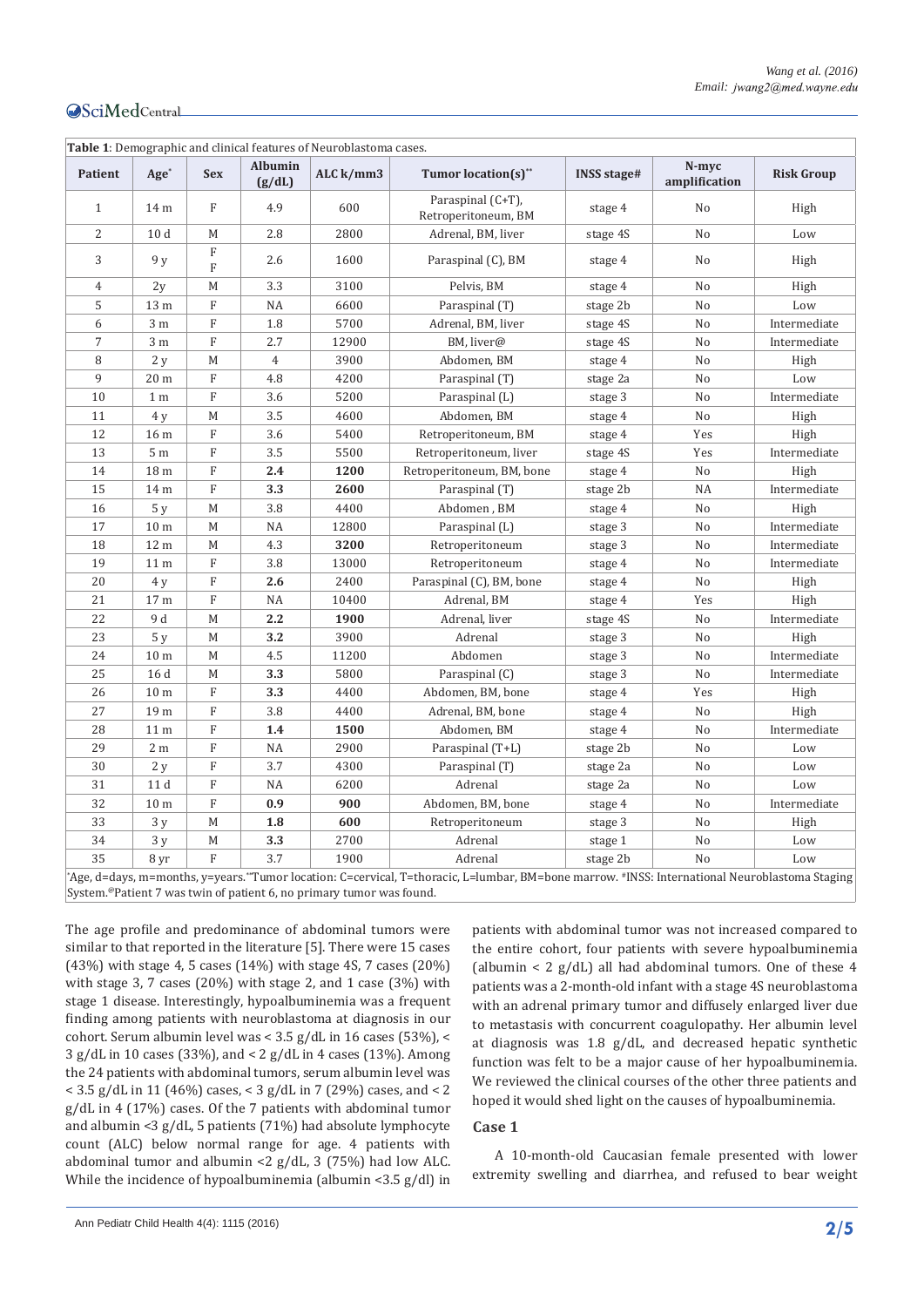on her legs. On admission, she was noted to have significant bilateral lower extremity edema and abdominal distension with a large palpablemass. The serum albumin level was 0.9 g/dL and urinalysis was negative for protein. Lymphopenia was noted with an ALC of 900 /mm<sup>3</sup> , and prothrombin time (PT) was 10.1 seconds. The stool  $\alpha$ 1-antitrypsin ( $\alpha$ 1-AT) level was elevated; gliadin antibody was negative, and cow's milk IgE was not elevated. An abdominal MRI demonstrated a mass encasing and compressing the major abdominal vessels with marked thickening of the intestinal wall (Figure 1A & 1B). She received intravenous albumin infusion before undergoing a laparoscopic biopsy of the tumor and had an unremarkable postoperative course. The pathology was consistent with favorable histology neuroblastoma with no N-MYC amplification. The bone marrow had tumor infiltration and the bone scan showed diffuse osseous metastases, consistent with stage 4 intermediate risk neuroblastoma. She was treated using carboplatin, etoposide, cyclophosphamide and doxorubicin, and had a significant reduction of tumor in size and normalization of the intestinal wall following 2 cycles of chemotherapy (Figure 1C & 1D). The serum albumin level normalized without supplementation within a 4 months period. She underwent surgical resection of the residual tumor after 8 cycles of chemotherapy and received 6

cycles of maintenance therapy with isotretinoin. She is currently in remission, 11 months off therapy.

#### **Case 2**

An 11-month-old African-American female presented with swelling of lower legs and diarrhea. On examination, she was well nourished with mild bilateral lower leg edema, mild abdominal distension but without a palpable mass. The serum albumin was 1.4 g/dL, ALC was 1,500/ mm<sup>3</sup>, and PT was 10.1 seconds. Urinalysis showed trace protein with a normal BUN and creatinine. A MRI of the abdomen demonstrated a large retroperitoneal mass with vascular encasement and compression, a markedly thickened bowel wall and the presence of cavernous transformation of the portal vein (Figure 2A & 2B). She underwent a laparotomy with biopsy of the abdominal tumor and pathology was consistent with unfavorable histology neuroblastoma with no N-MYC amplification. There was bone marrow involvement with tumor though the bone scan was normal, consistent with Stage 4 intermediate risk neuroblastoma. She had a complicated post-operative course with septic shock, disseminated intravascular coagulation, liver failure, renal failure required dialysis, and ischemic encephalopathy, and was on ventilator support for over a month. She received a total of 8 cycles of chemotherapy utilizing carboplatin, etoposide,



#### **Figure 1** Case 1 MRI images.

A&B: Axial T2 image at diagnosis showed large lobulated solid retroperitoneal mass with significant encasement of celiac artery (A, open arrow) and bowel loops with thickened bowel wall (B, solid arrow). C&D: After 2 cycles of chemotherapy, significant reduction in size of the tumor with increased diameter of celiac artery (C, open arrow) and normal bowl loops (D, solid arrow) were observed.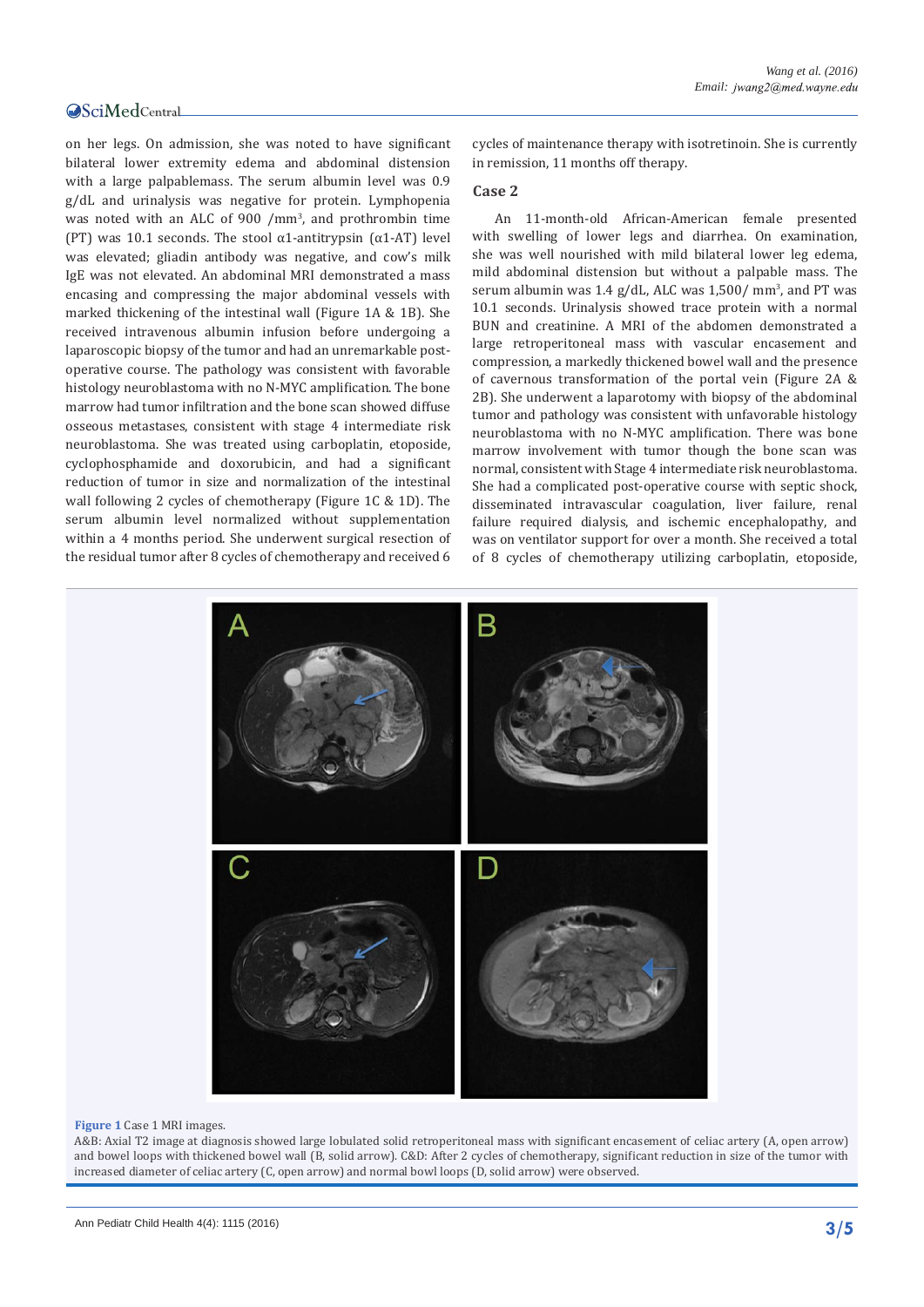

#### **Figure 2** Case 2 MRI images.

A&B: T1W axial image at diagnosis shows retroperitoneal, solid mass with celiac artery encasement (A, open arrow) and significantly thickened bowel wall in intestines (A, solid arrow) and cavernous transformation of the portal vein (B, open arrow). C: normal bowl loops following chemotherapy (solid arrow).

cyclophosphamide and doxorubicin, with a significant reduction of tumor in size before she underwent surgical resection of the residual tumor. The bowel wall thickening resolved on the MRI evaluation at three months after starting chemotherapy (Figure 2C) and albumin level normalized without supplementation. She is currently in remission, 35 months off therapy.

#### **Case 3**

A 3-year-old African-American male presented with a onemonth history of progressive painless abdominal distention and bilateral lower extremity edema. On exam, there was significant pitting edema of his bilateral lower extremities. His abdomen was distended but no mass was palpated. His serum albumin was 1.8 g/dL, ALC was 600/ mm<sup>3</sup> , PT was 10 seconds and urinalysis was negative for proteinuria. MRI of the abdomen demonstrated a mass in the right upper abdomen which encased the major abdominal vessels. He received intravenous albumin supplement before he underwent a laparotomy with biopsy of the abdominal tumor. The pathology was consistent with unfavorable histology neuroblastoma with no N-MYC amplification, and bone scan and bone marrow was negative for metastasis; the findings were consistent with stage 3, high risk neuroblastoma. After 2 cycles of chemotherapy with cyclophosphamide and topotecan, his leg edema resolved and albumin level normalized. He received additional 3 cycles of chemotherapy using cisplatin, etoposide, cyclophosphamide, doxorubicin and vincristine followed by subtotal resection of tumor, high dose chemotherapy with autologous stem cell rescue and radiation therapy. He received maintenance therapy with 1 cycle of anti-GD2 antibody and isotretinoin before the treatment was discontinued per family's request. He iscurrently in remission, 12 months off therapy.

The initial symptoms of neuroblastoma are frequently nonspecific and may mimic a wide variety of common pediatric conditions, due to the numerous possible sites of involvement of both the primary tumor and metastases. In addition, some symptoms can be attributed to the associated metabolic disturbance adding to the difficulty in early detection of the tumor [6]. In our cohort, hypoalbuminemia was a frequent finding at diagnosis of neuroblastoma, and serum albumin levels <3.5 gram/dL was present in 53% of patients. Therefore, hypoalbuminemia without a known etiology could be another red flag for neuroblastoma in infants and young children, since 40% of patients with neuroblastoma are diagnosed in infancy, and 90% by 5 years of age [5]. By considering this diagnosis, pediatricians can readily make the referral, or order imaging studies, to aid in the prompt detection of this malignancy.

The etiology of hypoalbuminemia can be due to several different factors including decreased production due to protein malnutrition (Kwashiorkor) and defective synthesis (liver diseases), increased loss due to protein-losing enteropathy (PLE), nephrotic syndrome or excessive burns, or redistribution due to inflammation of capillaries (sepsis) or hemodilution. PLE is believed to be a rare condition characterized by protein loss through the gastrointestinal tract, as the mucosa lining the gastro-intestinal tract fails to hold back the proteins of tissue fluids, leading to reduced serum protein levels [7,8]. Proteins are primarily absorbed in the [small bowel](http://en.wikipedia.org/wiki/Small_bowel), and any condition that affects the [digestion](http://en.wikipedia.org/wiki/Digestion) or [absorption](http://en.wikipedia.org/wiki/Absorption_(small_intestine)) of protein can result in PLE. The most affected protein is albumin because of its slow turnover rate in steady state; therefore hypoproteinemia in PLE is usually detected as hypoalbuminemia.

PLE can be broadly categorized into conditions which cause inflammation of gastrointestinal tract (infectious gastroenteritis, milk-protein allergy, inflammatory bowel disease, celiac disease and malnutrition), enteric lymphatic obstruction (intestinal lymphangiectasia, whipple disease, malrotation, volvulus, retroperitoneal tumor, bowel infiltration from leukemia or other malignancies) and increased systemic venous pressure (cardiomyopathy, post Fontan operation, congestive cardiac failure). There are two different mechanisms through which an increase in intestinal plasma protein loss, or PLE, can occur: (1) abnormalities of the lymphatic system, resulting in leakage of protein-rich lymph and (2) mucosal injury, with increased mucosal permeability. Fecal  $\alpha$ 1-AT is a sensitive endogenous marker of gastrointestinal protein loss [7,8].

While hypoalbuminemia in neuroblastoma could be multifactorial, we felt that PLE was likely one of the causes in the three cases we describe. There was no evidence of increased protein loss from the kidney, and normal prothrombin time suggesting a normal hepatic synthetic function in all 3 cases. A review of the literature revealed 5 previously reported cases